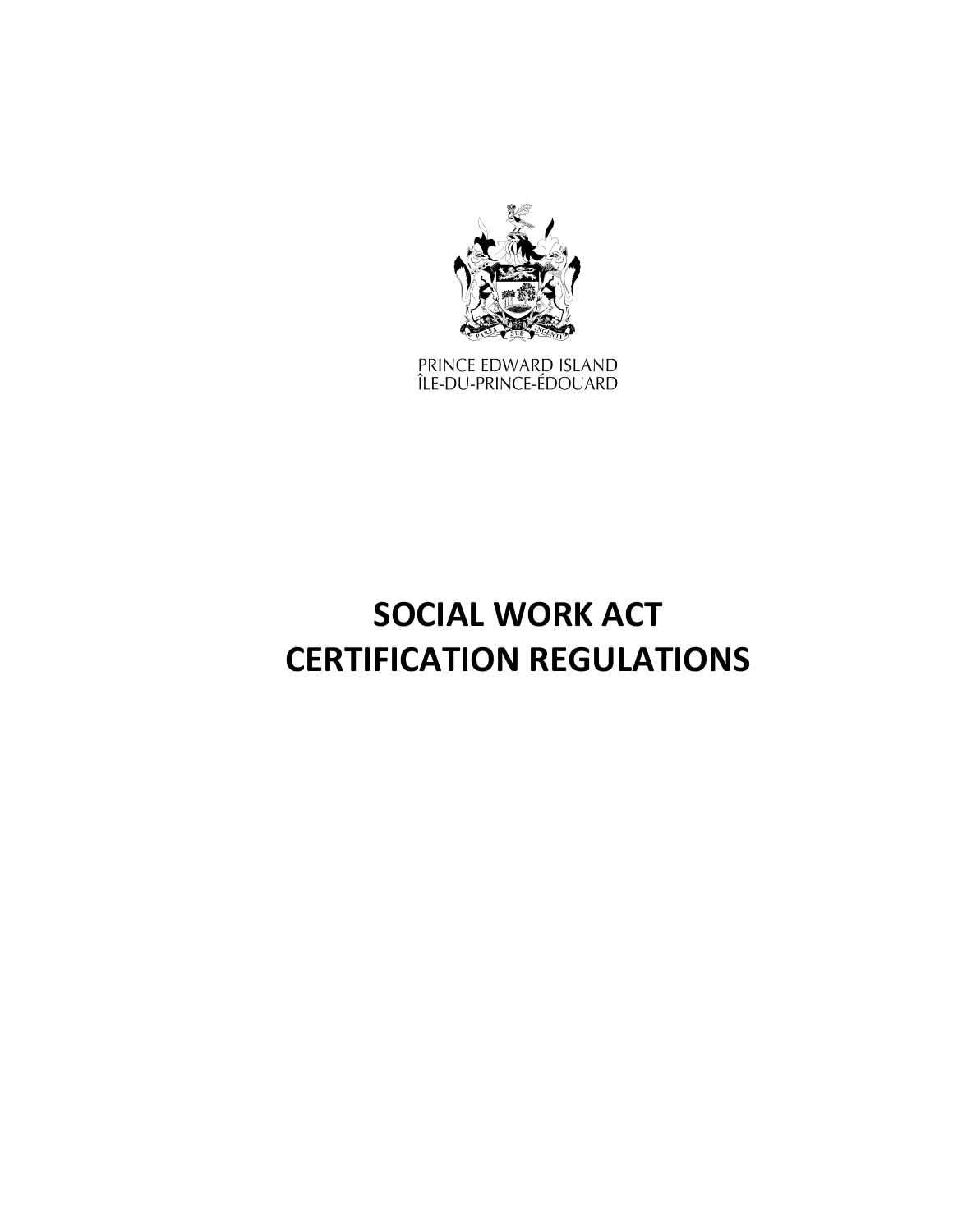# **PLEASE NOTE**

This document, prepared by the *[Legislative Counsel Office](http://www.gov.pe.ca/jps/index.php3?number=1027247)*, is an office consolidation of this regulation, current to March 25, 2017. It is intended for information and reference purposes only.

This document is *not* the official version of these regulations. The regulations and the amendments printed in the *Royal Gazette* should be consulted on the Prince Edward Island Government web site to determine the authoritative text of these regulations.

For more information concerning the history of these regulations, please see the *[Table of Regulations](https://www.princeedwardisland.ca/sites/default/files/publications/leg_table_acts.pdf)* on the Prince Edward Island Government web site (www.princeedwardisland.ca).

If you find any errors or omissions in this consolidation, please contact:

*Legislative Counsel Office Tel: (902) 368-4292 Email: legislation@gov.pe.ca*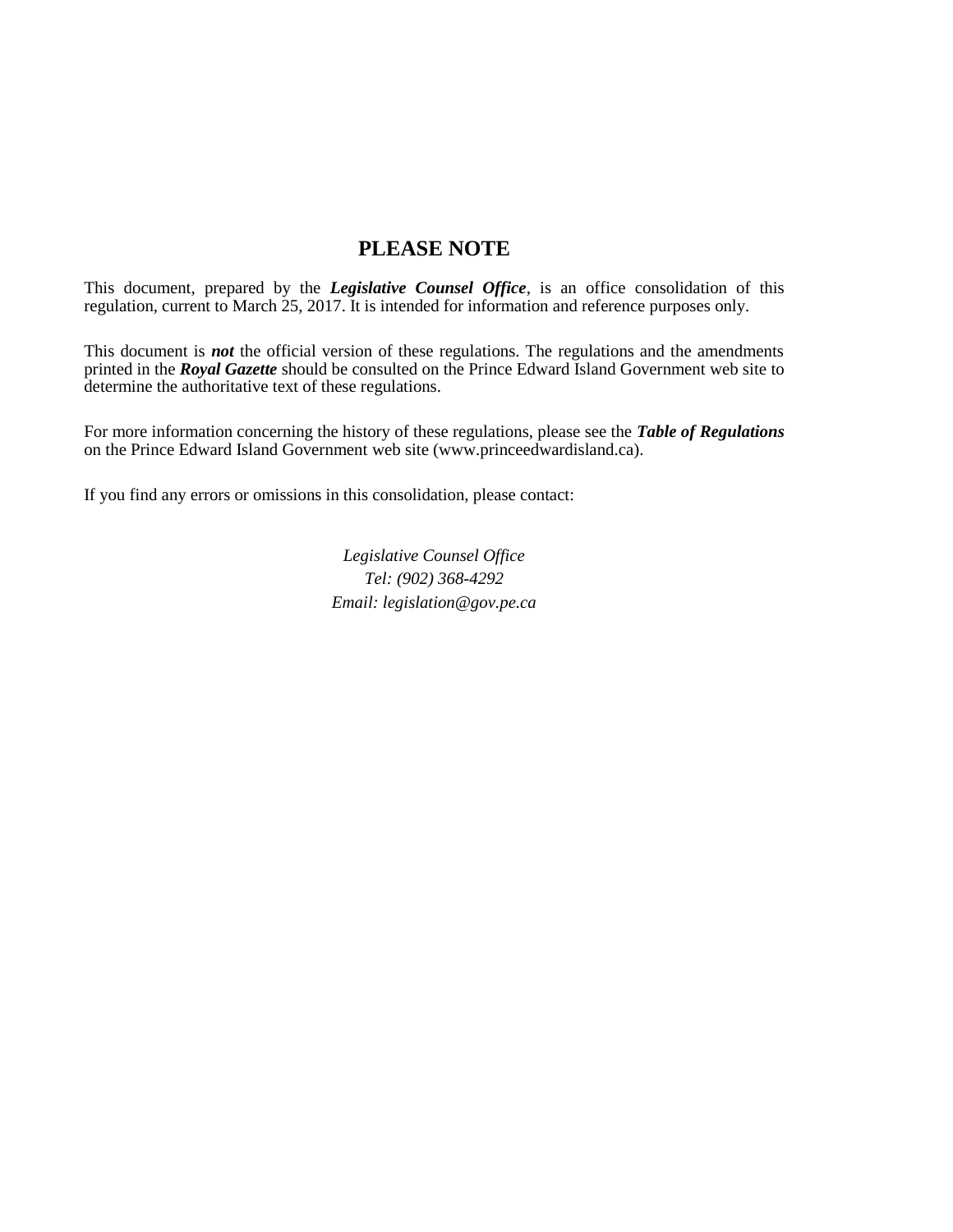

**SOCIAL WORK ACT**

**Chapter S-5**

# **CERTIFICATION REGULATIONS**

Pursuant to section 8 of the *Social Work Act* R.S.P.E.I. 1988, Cap. S-5, after consultation with the Prince Edward Island Association of Social Workers, the Prince Edward Island Social Work Registration Board made, and the Lieutenant Governor in Council approved, the following regulations:

#### **1. Definitions**

In these regulations,

- (a) "**Act**" means the *Social Work Act* R.S.P.E.I. 1988, Cap. S-5;
- (b) "**refresher program**" means a training program to review and update basic education in professional social work, that is approved by the Board. *(EC17/13)*

# **2. Application for certificate**

A person seeking a certificate shall submit to the Registrar a written application in the form set out in Schedule 1 to these regulations that includes

- (a) a description of the person's basic professional educational program, including name and location of the school, years attended, the nature of the curriculum, and the duration and character of the practical experience component;
- (b) proof of successful completion of the educational program, with evidence of examination results if requested;
- (c) evidence of any related or subsequent educational qualifications;
- (d) a description of any further practical training;
- (e) an outline of the type, duration and dates of active professional practice, if applicable;
- (f) evidence of current registration in another jurisdiction, if applicable;
- (g) a statement of evaluation, by the Canadian Council of Social Work Regulators, of equivalency to Canadian education standards, if applicable;
- (h) evidence of successful completion of a refresher program, if applicable; and
- (i) such other information or evidence as the Registrar may request for the purpose of amplifying or substantiating any of the preceding requirements. *(EC17/13; 183/17)*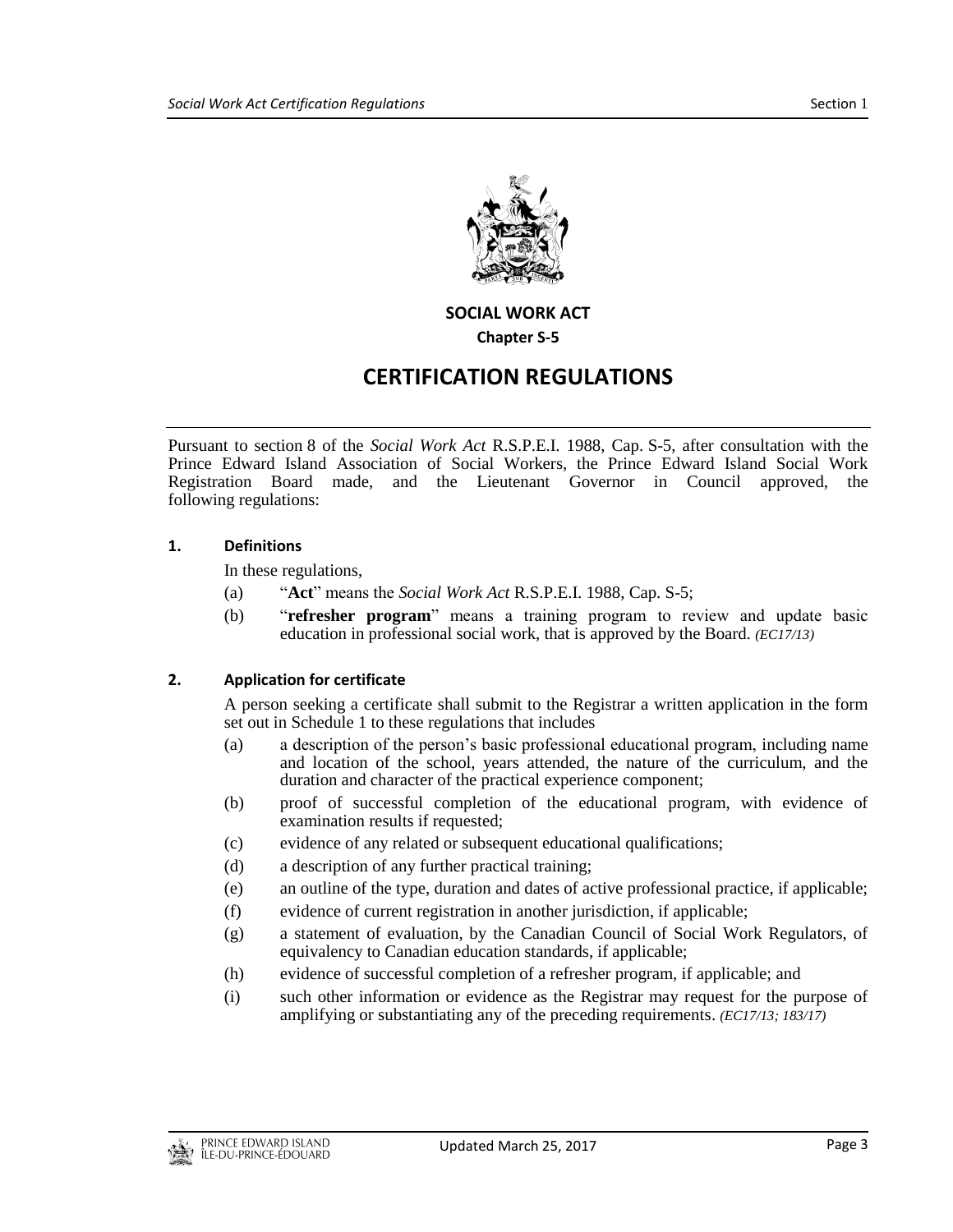# **3. Application for a subsequent certificate**

To ensure there is no lapse in time between the expiry of the certificate of a social worker and the issuance of a subsequent certificate to the social worker, the social worker shall apply for a subsequent certificate at least six weeks before the expiry of his or her current certificate. *(EC17/13)*

# **4. Further information**

For the purpose of assessing an application, the Board or the Registrar may request and take into account detailed information from the applicant and from other persons or bodies concerning the applicant's professional education credentials and experience, including verification of course-work, examination results, standing with another regulatory body or professional organization, and circumstances of previous practice. *(EC17/13)*

# **5. Keeping of application information**

The written information or copy thereof submitted in connection with an application and any written report on the applicant's eligibility shall

- (a) be the property of the Board and shall be retained by the Registrar for at least one year following the decision on granting a certificate;
- (b) during that time be available for inspection by the applicant and his or her authorized representative; and
- (c) not be accessible to any person other than the applicant or his or her representative, the Registrar, the Board or its designate without the express consent of both the applicant and the Board. *(EC17/13)*

# **6. Equivalency**

Where an applicant does not meet the professional education requirement in clause  $9(1)(a)$  of the Act, the Board may accept as equivalent the successful completion of a course of study that is recognized by the Canadian Council of Social Work Regulators as equivalent to the requirement in clause 9(1)(a) of the Act. *(EC17/13)*

# **7. Practical training**

For the purpose of meeting the practical training requirement of clause  $9(1)(b)$  of the Act, an applicant shall successfully have completed the equivalent of at least three months of practical field activity in social work, whether as a component of or subsequent to completing the degree program required under clause  $9(1)(b)$  of the Act or an equivalent accepted by the Board under section 5, under the direct supervision of a social worker considered by the Board to be suitably qualified professional. *(EC17/13)*

# **8. Examination**

(1) For the purpose of determining professional competency under clause  $9(1)(c)$  of the Act, the Board may accept the results of the examinations by which the applicant qualified to graduate from the applicant's educational program.

# *Idem*

(2) If the examinations of a recognized professional education program are not acceptable to the Board, the Board may administer or have administered to an applicant an examination to assess the professional competency of the applicant and the Board shall ensure that the

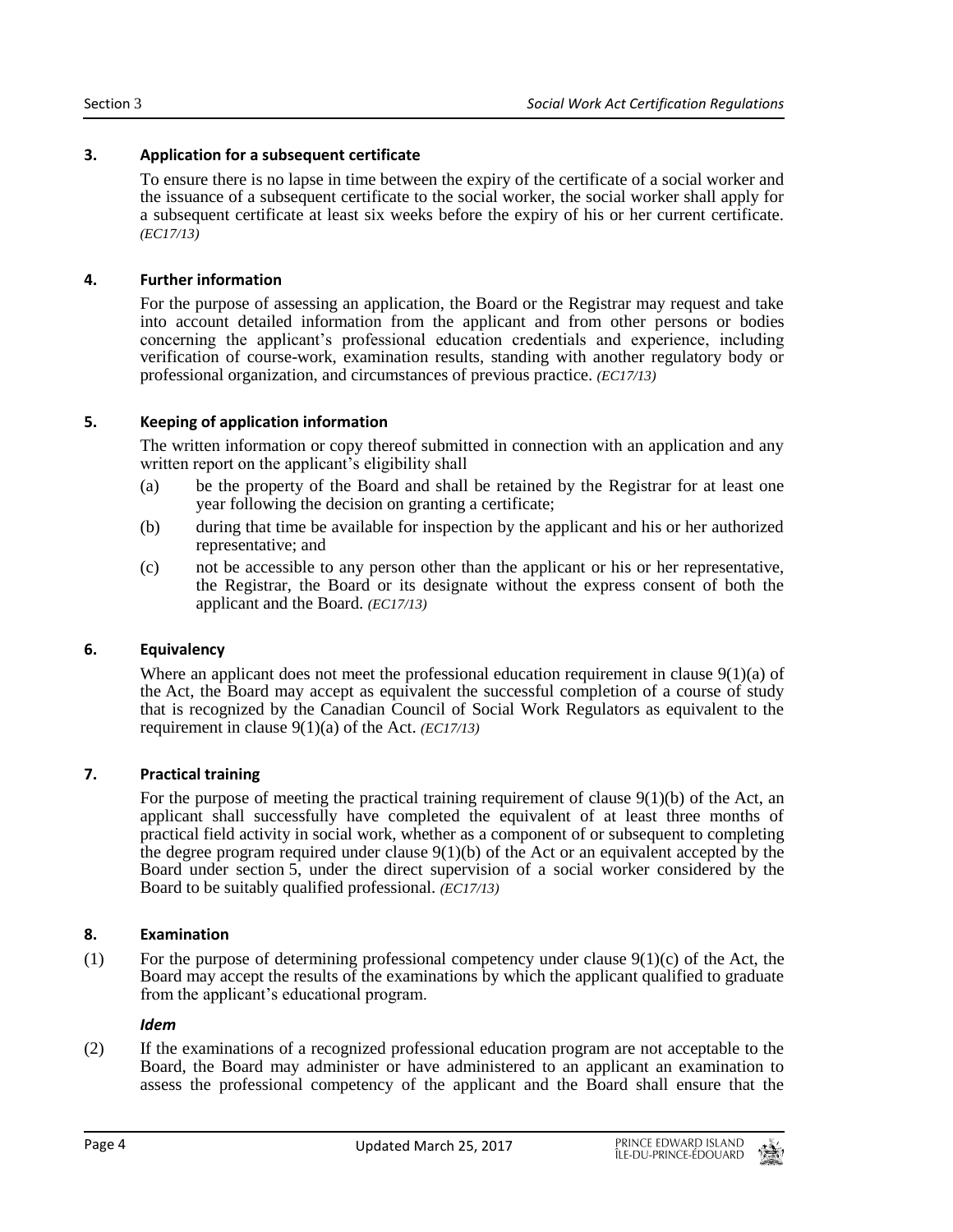applicant is informed in advance as to the general form, content and assessment criteria to be used for the examination. *(EC17/13)*

#### **9. Currency**

- (1) Subject to subsections (2) and (3), for the purposes of meeting the requirement of currency of professional knowledge and skills under clause  $9(1)(d)$  of the Act, an applicant shall have either
	- (a) successfully completed the degree program required under clause 9(1)(b) of the Act or an equivalent accepted by the Board under section 5 less than five calendar years before making the application; or
	- (b) where the applicant's successful completion of the degree program or equivalent referred to in clause (a) occurred five or more years before making the application,
		- (i) actively practised as a social worker for at least 900 hours within the five years, or 450 hours within the three years immediately preceding the making of the application, or
		- (ii) successfully completed a refresher program within the three years immediately preceding the making of the application.

#### **Additional requirements**

- (2) A social worker or former social worker who applies for a certificate shall further demonstrate to the satisfaction of the Board that he or she has maintained currency of professional knowledge and skills by
	- (a) reading, on a regular basis, professional journals or comparable reference material; and
	- (b) successfully completing the requirements for continuing professional education set out in section 10 of and Schedule 2 to these regulations.

#### **Alternative requirements**

- (3) Where a social worker or former social worker fails to meet the requirements in subsection (2), the Board may require the social worker or former social worker to, within such period of time as may be specified by the Board, do either or both of the following:
	- (a) successfully complete a continuing professional education program set out in Schedule 2 to these regulations;
	- (b) pass an examination administered or approved by the Board. *(EC17/13)*

#### **10. Continuing education requirements**

(1) A social worker must complete 25 hours of continuing professional education in each year as set out in Schedule 2 to these regulations.

#### **Statement of compliance**

(2) Each social worker must submit with his or her annual application for a certificate a signed statement of compliance with the requirements of this section respecting continuing professional education.

#### **Records**

(3) Each social worker must keep a record of his or her continuing professional education activities and must provide the record to the Registrar on request.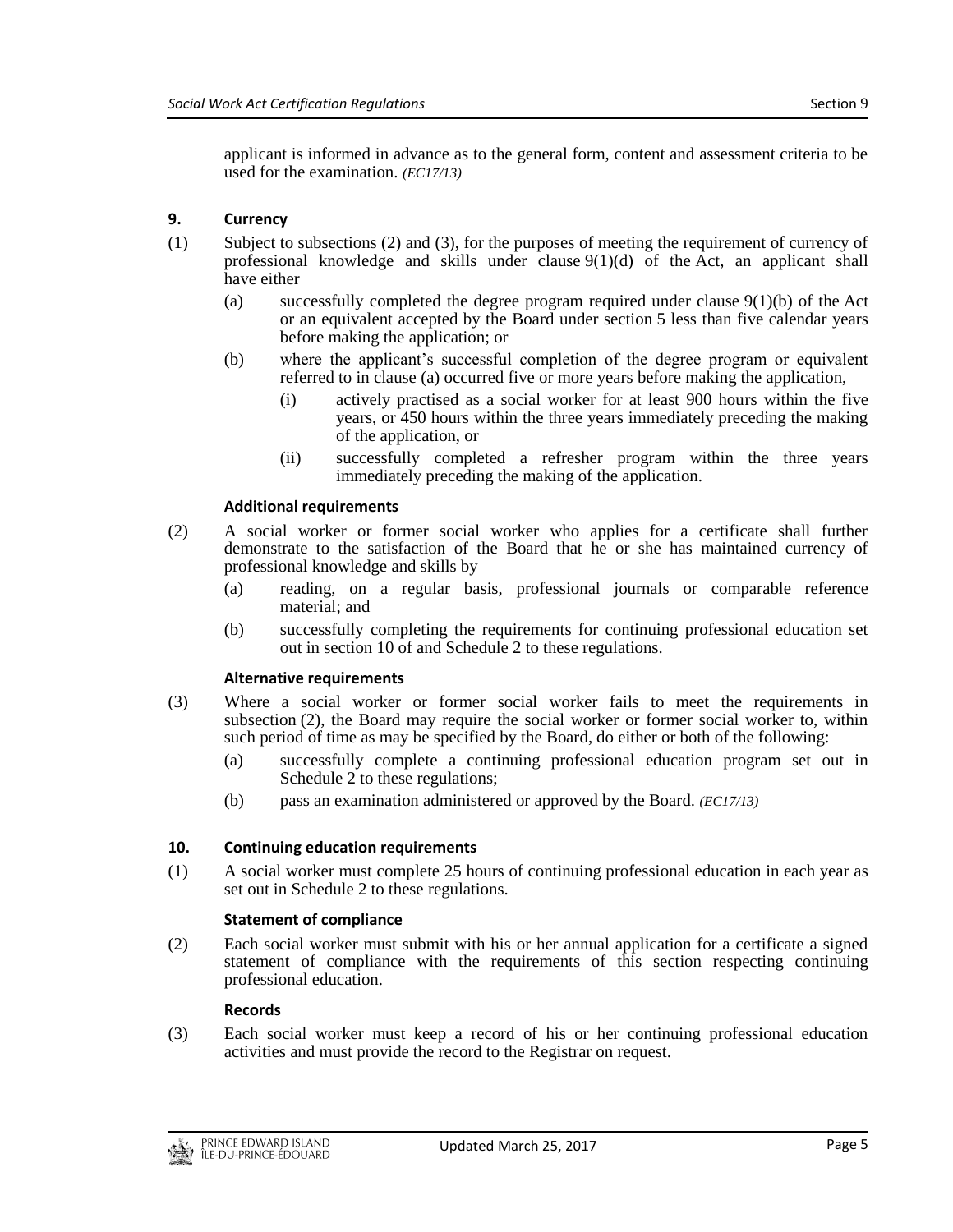#### **Consequences of failure to comply**

(4) Failure to comply with the requirements set out in subsection (1) is deemed to be a complaint for the purposes of section 13 of the Act. *(EC17/13)*

# **Private Practice of Social Work**

#### **11. Endorsement as private practitioner**

(1) A social worker may apply for an endorsement authorizing the social worker to engage in the practice of social work as a private practitioner in accordance with this section.

#### **Qualifications**

- (2) A social worker who wishes to apply for an endorsement referred to in subsection (1) shall
	- (a) be a registered social worker in good standing and authorized to engage in the practice of social work in Prince Edward Island;
	- (b) hold the degree of Master or Doctor of Social Work;
	- (c) have a minimum of four years, or the equivalent hours, within the most recent ten years, of paid experience relevant to the area of specialization in which the social worker proposes to practise
		- (i) in a position for which the primary professional designation is social work or for which a social work qualification is required or preferred, and
		- (ii) that was clinically supervised or supervised by a practising social worker with experience in that area of specialization;
	- (d) provide two letters of reference from qualified professionals who have experience in that area of specialization;
	- (e) meet the requirements of the Act and these regulations respecting continuing professional education.

# **Application for certificate, private practitioner**

- (3) In addition to the requirements of sections 2 to 9 of these regulations, an applicant for a certificate as a private practitioner of social work shall also provide proof satisfactory to the Registrar that the applicant has
	- (a) current liability insurance; and
	- (b) access to professionals in the area of the applicant's specialization for the purposes of peer consultation when necessary. *(EC17/13)*

# **12. Private practice registry**

The Registrar shall maintain a register of registered social workers who are authorized to engage in the private practice of social work. *(EC17/13)*

# **13. Registrar to be informed**

A social worker shall without delay notify the Registrar of any change of status or change in the information provided in his or her most recent application that may affect the person's eligibility to practise or the Registrar's ability to contact the social worker. *(EC17/13)*

# **14. Fees**

Revoked by EC183/17. *(EC17/13;697/15; 183/17)*

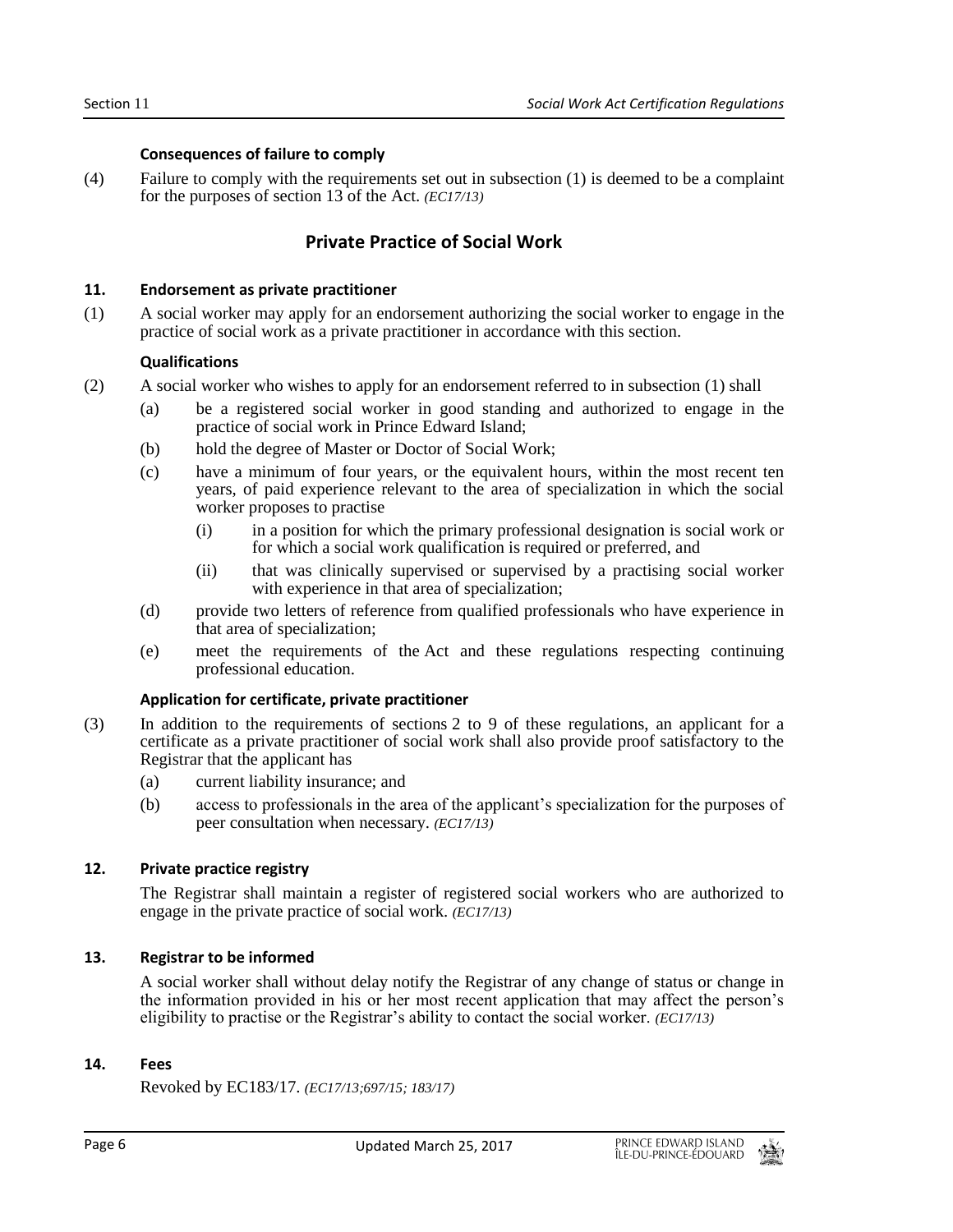# **15. Revocation**

The Certification Regulations *(EC359/89)* are revoked. *(EC17/13)*

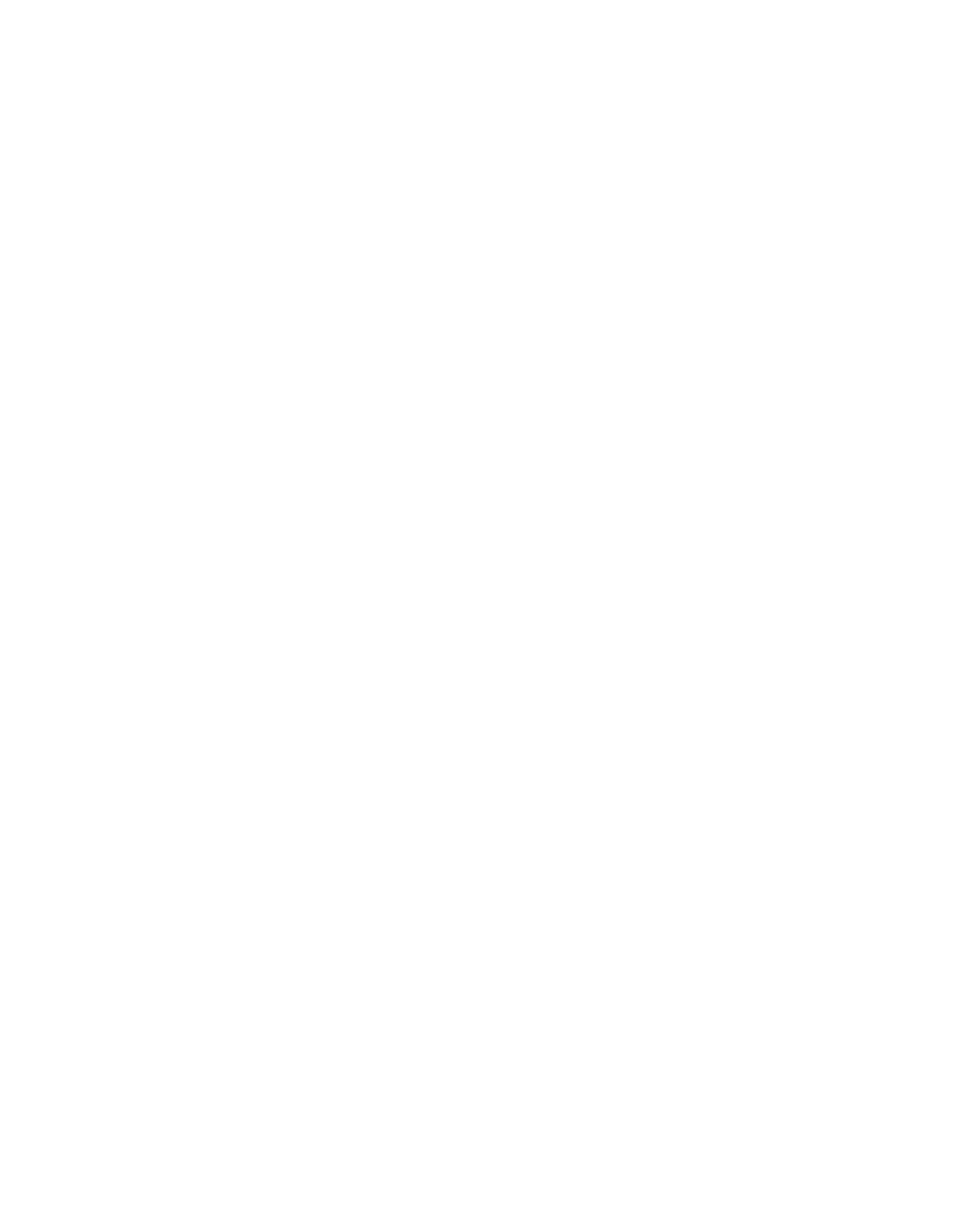# **SCHEDULE 1**

#### **APPLICATION FOR REGISTRATION**

#### **- Part A Identification -**

| 1. Surname       | <b>First</b>                                              |         | Middle        | (Birth Name)                                                                                  |  |
|------------------|-----------------------------------------------------------|---------|---------------|-----------------------------------------------------------------------------------------------|--|
|                  |                                                           |         |               |                                                                                               |  |
|                  |                                                           |         |               |                                                                                               |  |
| Contact          |                                                           | Address |               |                                                                                               |  |
| $($ If           | different                                                 | from    | E-mail        |                                                                                               |  |
|                  |                                                           |         |               |                                                                                               |  |
|                  | 2. If currently engaged in social work practice indicate: |         |               |                                                                                               |  |
|                  |                                                           |         |               |                                                                                               |  |
|                  |                                                           |         |               |                                                                                               |  |
|                  |                                                           |         |               | Date employed  Full time  Part time  Hours per week                                           |  |
| Telephone (work) |                                                           |         | E-mail        |                                                                                               |  |
|                  |                                                           |         |               |                                                                                               |  |
|                  |                                                           |         |               |                                                                                               |  |
|                  | <b>3.</b> Private Practice Yes  No                        |         |               |                                                                                               |  |
|                  |                                                           |         |               |                                                                                               |  |
| Telephone (work) |                                                           |         | E-mail (work) |                                                                                               |  |
|                  |                                                           |         |               | Are you prepared to have your contact information available to the Public? Yes No             |  |
|                  |                                                           |         |               | 4. Brief description of social work practice (fields, primary clientele, methods, skills most |  |

used, other primary characteristics of work performed). .........................................................

................................................................................................................................................ **5.** Please send correspondence to Home ……... Office ……..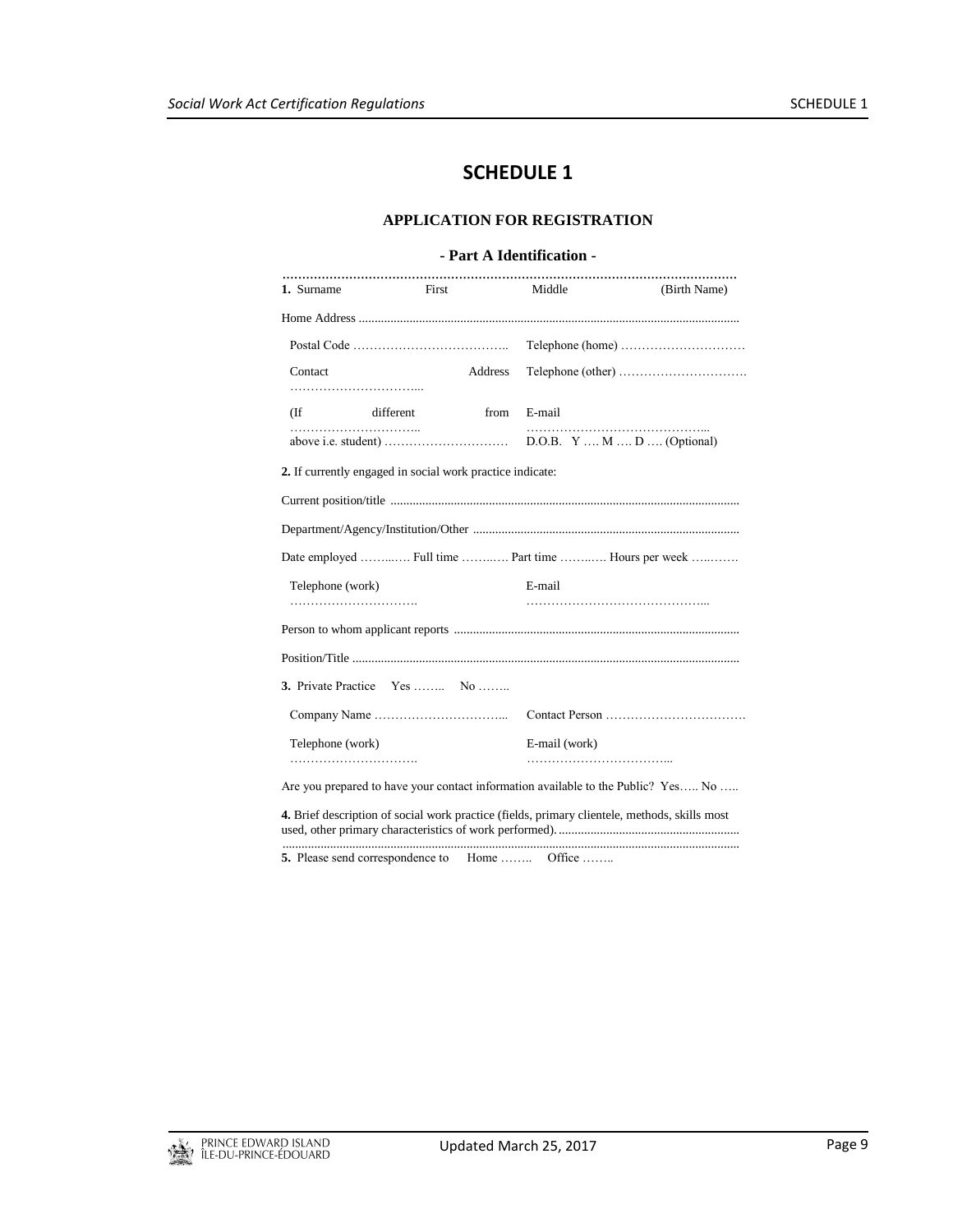#### **- Part B Education -**

| 2. Other non-social work degrees                                                                                                                                                                                                                                                                                                                                                      |                |            |  |  |  |
|---------------------------------------------------------------------------------------------------------------------------------------------------------------------------------------------------------------------------------------------------------------------------------------------------------------------------------------------------------------------------------------|----------------|------------|--|--|--|
| Degree                                                                                                                                                                                                                                                                                                                                                                                | Year graduated | University |  |  |  |
|                                                                                                                                                                                                                                                                                                                                                                                       |                |            |  |  |  |
|                                                                                                                                                                                                                                                                                                                                                                                       |                |            |  |  |  |
|                                                                                                                                                                                                                                                                                                                                                                                       |                |            |  |  |  |
|                                                                                                                                                                                                                                                                                                                                                                                       |                |            |  |  |  |
|                                                                                                                                                                                                                                                                                                                                                                                       |                |            |  |  |  |
| Short general description of the program's curricular structure (e.g. duration, mix of course<br>work, thesis or major project, areas of concentration, full-time, extension, etc.)                                                                                                                                                                                                   |                |            |  |  |  |
| Short general description of program's practicum (e.g. duration, dates, organization(s),<br>professional supervisors' names, nature of work)                                                                                                                                                                                                                                          |                |            |  |  |  |
|                                                                                                                                                                                                                                                                                                                                                                                       |                |            |  |  |  |
| 4. Additional post-baccalaureate social work education e.g. advanced social work degrees,<br>further university level courses, diploma courses, practicums, research, publications, other<br>structured learning opportunities. Where relevant, please name degree, diplomas, etc, university<br>or educational context, dates involved, academic and practice contents, thesis, etc. |                |            |  |  |  |
|                                                                                                                                                                                                                                                                                                                                                                                       |                |            |  |  |  |
|                                                                                                                                                                                                                                                                                                                                                                                       |                |            |  |  |  |
|                                                                                                                                                                                                                                                                                                                                                                                       |                |            |  |  |  |
|                                                                                                                                                                                                                                                                                                                                                                                       |                |            |  |  |  |

**6.** Copy of CCSWR evaluation of equivalency to Canadian Education Standards for first social work degree provided where relevant. Yes ........ No ........

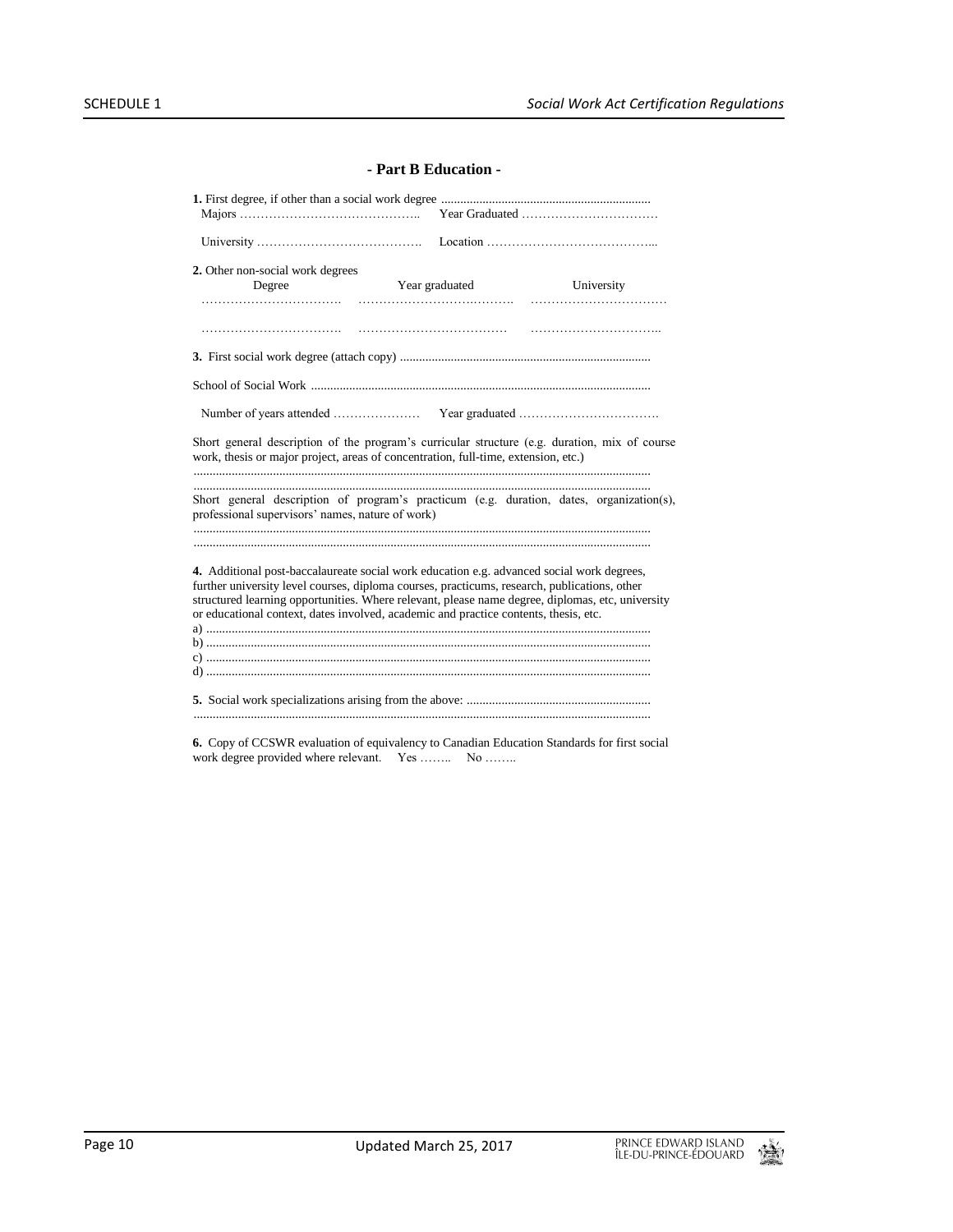#### **- Part C Currency and History of Practice -**

In addition to current social work practice reported on page 1, indicate below all full-time and part-time practice including private practice for the last five years or since receipt of your most recent social work degree, whichever is the lesser time.

**1.** Present position reported on page 1 Yes …….. No ……..

| 2. Full-time employment prior to present position including private practice:                                                                                 |          |   |   |   |                                           |  |  |
|---------------------------------------------------------------------------------------------------------------------------------------------------------------|----------|---|---|---|-------------------------------------------|--|--|
| Organization                                                                                                                                                  | Position |   |   |   | From To Hours Per Week Name of Supervisor |  |  |
| .                                                                                                                                                             | .        | . | . | . |                                           |  |  |
| .                                                                                                                                                             |          |   |   | . | .                                         |  |  |
| 3. Part-time employment prior to present position including private practice:                                                                                 |          |   |   |   |                                           |  |  |
| Organization                                                                                                                                                  | Position |   |   |   | From To Hours Per Week Name of Supervisor |  |  |
| .                                                                                                                                                             | .        | . | . | . |                                           |  |  |
| .                                                                                                                                                             |          |   |   | . |                                           |  |  |
| 4. Enhancement of Social Work Competence                                                                                                                      |          |   |   |   |                                           |  |  |
| Describe briefly your current plan to enhance your current practice skills and to keep up-to-<br>date with advancement in social work knowledge and practice. |          |   |   |   |                                           |  |  |

................................................................................................................................................ ................................................................................................................................................

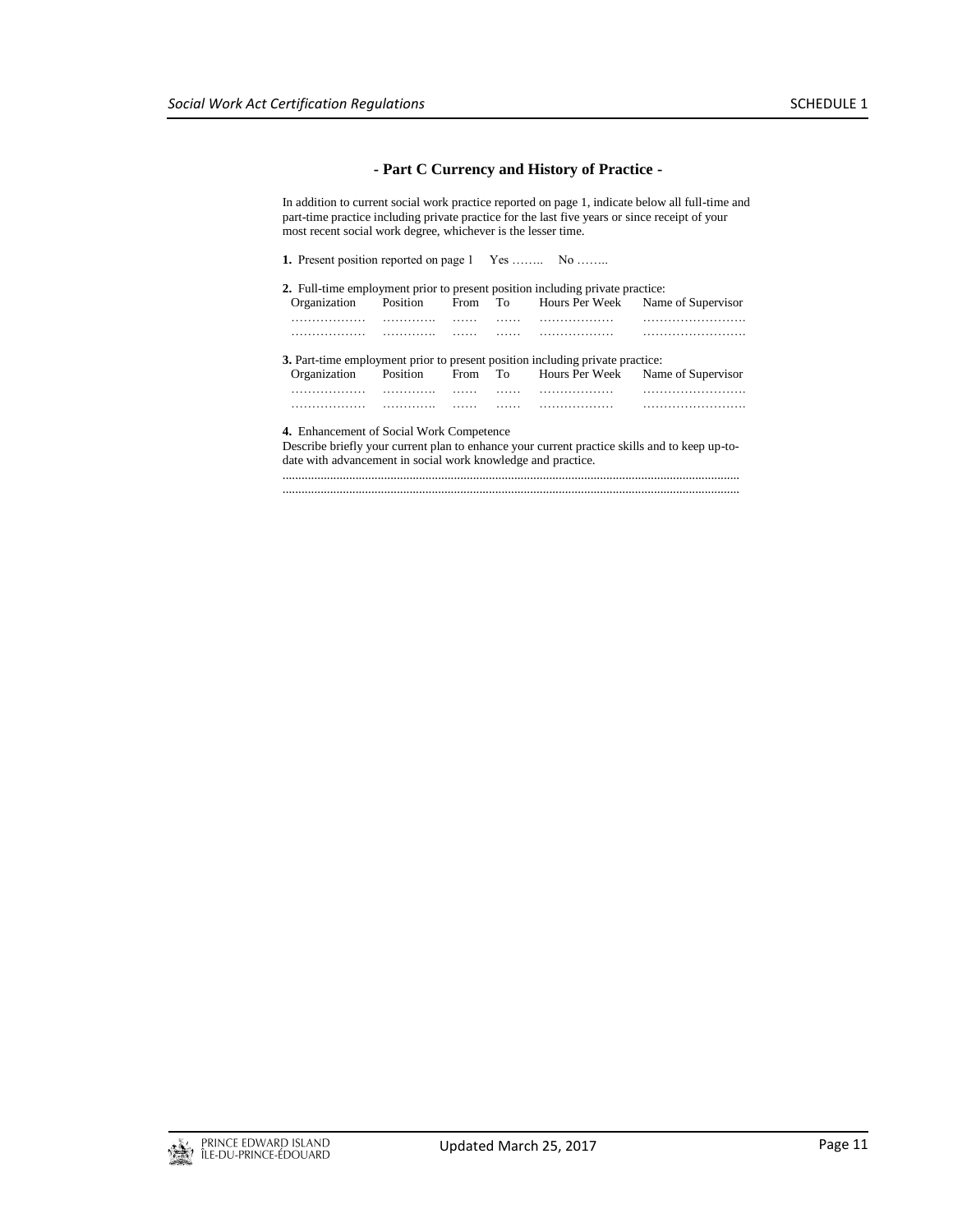#### **- Part D Good Standing -**

**1.** I am a member of good standing with the Prince Edward Island Association of Social Workers.  $\Box$  Yes  $\Box$  No

**2.** Registered elsewhere (now or previously)?

If yes, Regulatory/Professional body ......................................................................................

Address ..................................................................................................................................

**3.** Have you ever been subject to disciplinary action?  $\Box$  Yes  $\Box$  No

**4.** Have you ever been convicted of a criminal offence?  $\Box$  Yes  $\Box$  No

If yes to 3 or 4, attach explanation(s).  $\Box$  Yes  $\Box$  No

**5.** The SWRB is authorized to verify my standing with the previous Board I was registered with.  $\Box$  Yes  $\Box$  No

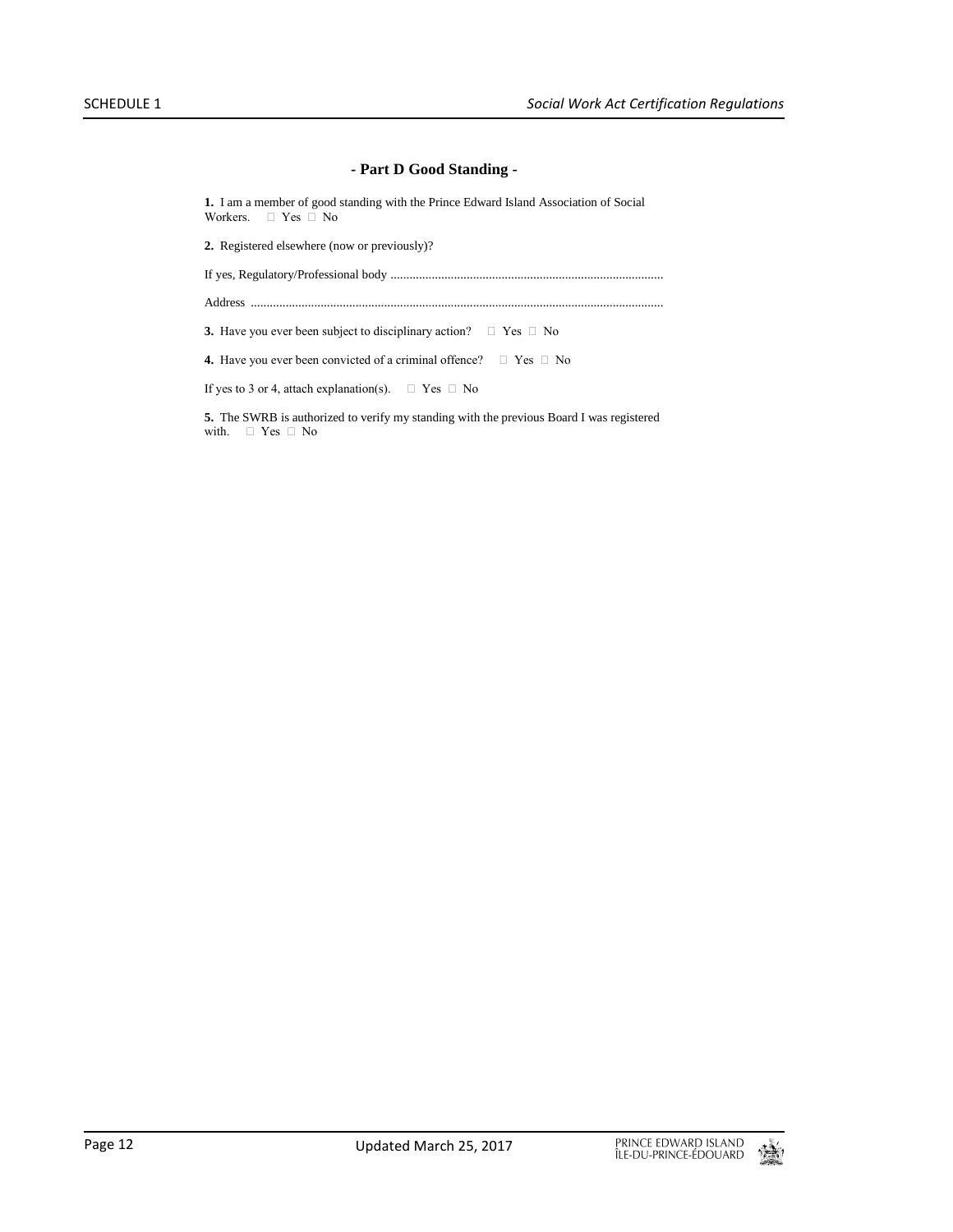……………………………………………...

#### **- Part E Code of Ethics -**

I have read, understand and agree to adhere to the Canadian Association of Social Workers Code of Ethics.  $\Box$  Yes  $\Box$  No

**CAUTION:** Failure to provide full and reliable information may be cause for the board's withholding of a certificate.

| Date | Signature of Applicant |
|------|------------------------|

*Please note:* Before registration with the PEI Social Work Registration Board can be completed, a copy of your transcripts must be sent directly to the Registrar from your graduating University. Please have them sent to:

81 Prince Street, Charlottetown, PE C1A 4R3

*(EC17/13)*

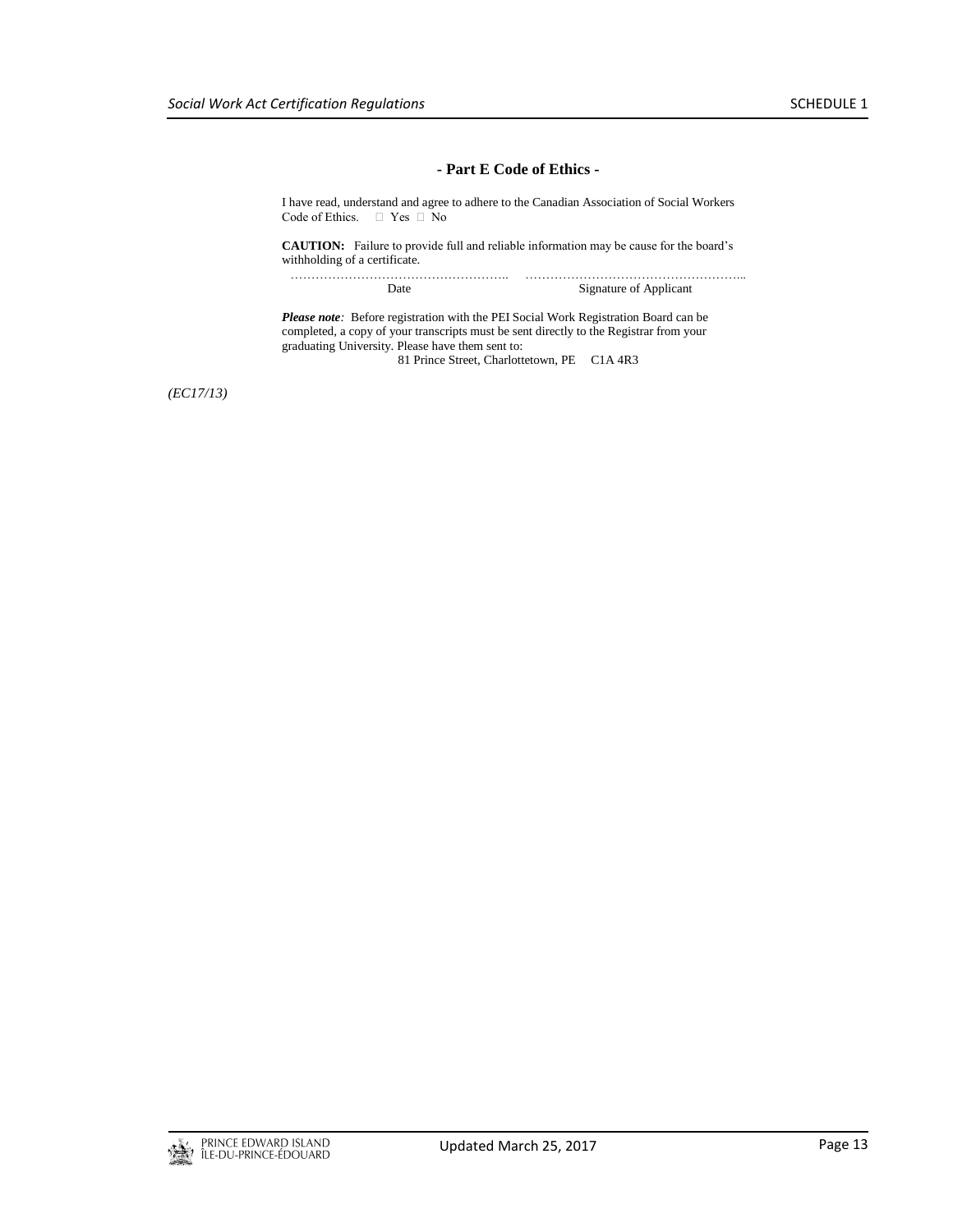# **SCHEDULE 2**

# **CONTINUING PROFESSIONAL EDUCATION REQUIREMENTS**

#### **1. Program of continuing professional education**

- (1) For the purposes of section 10 of these regulations, a program of continuing professional education must contain at least one of the following content areas related to social work practice:
	- (a) theories and concepts of human behaviour in the social environment;
	- (b) social work practice, knowledge and skills;
	- (c) social work research, programs or practice evaluations;
	- (d) social work management, administration or social policy;
	- (e) social work ethics;
	- (f) other areas approved by the Board as being important and relevant to current social work practice.

#### **Activities**

(2) Social workers may meet the requirements of section 10 of these regulations by means of two or more of the following activities in the content areas referred to in subsection (1):

- (a) academic course work, including credit or non-credit courses designed to increase knowledge or skill in relation to social work practice;
- (b) articles, presentations or research, including preparatory research and writing and related activities;
- (c) board meetings, committee work and community service, including contributing volunteer time to social service, community development, advocacy or educational agencies whose activities are related to social work;
- (d) certificate programs, which include a planned sequence of courses, workshops or both leading to a certificate of completion or competency;
- (e) conferences and workshops of from one to five days' duration whose theme or topic is related to the field of social work;
- (f) discussion groups and seminars organized by social workers and based on individual reading and research on an issue or subject relevant to the field of social work;
- (g) mentoring, where the mentoring relationship is formalized through a learning contract;
- (h) participation in the activities of professional social work organizations, including committee work, attendance at meetings and planning events on behalf of the organization;
- (i) peer consultation;
- (j) public education about the profession of social work, including activities such as giving presentations and staffing information booths;
- (k) self-directed learning, including reading social work publications, using formalized instructional reading, audio and video packages, Internet research and interactive learning;
- (l) supervision of social work students, including training and the preparation and supervision of students' field placements for degree programs in the field of social work;